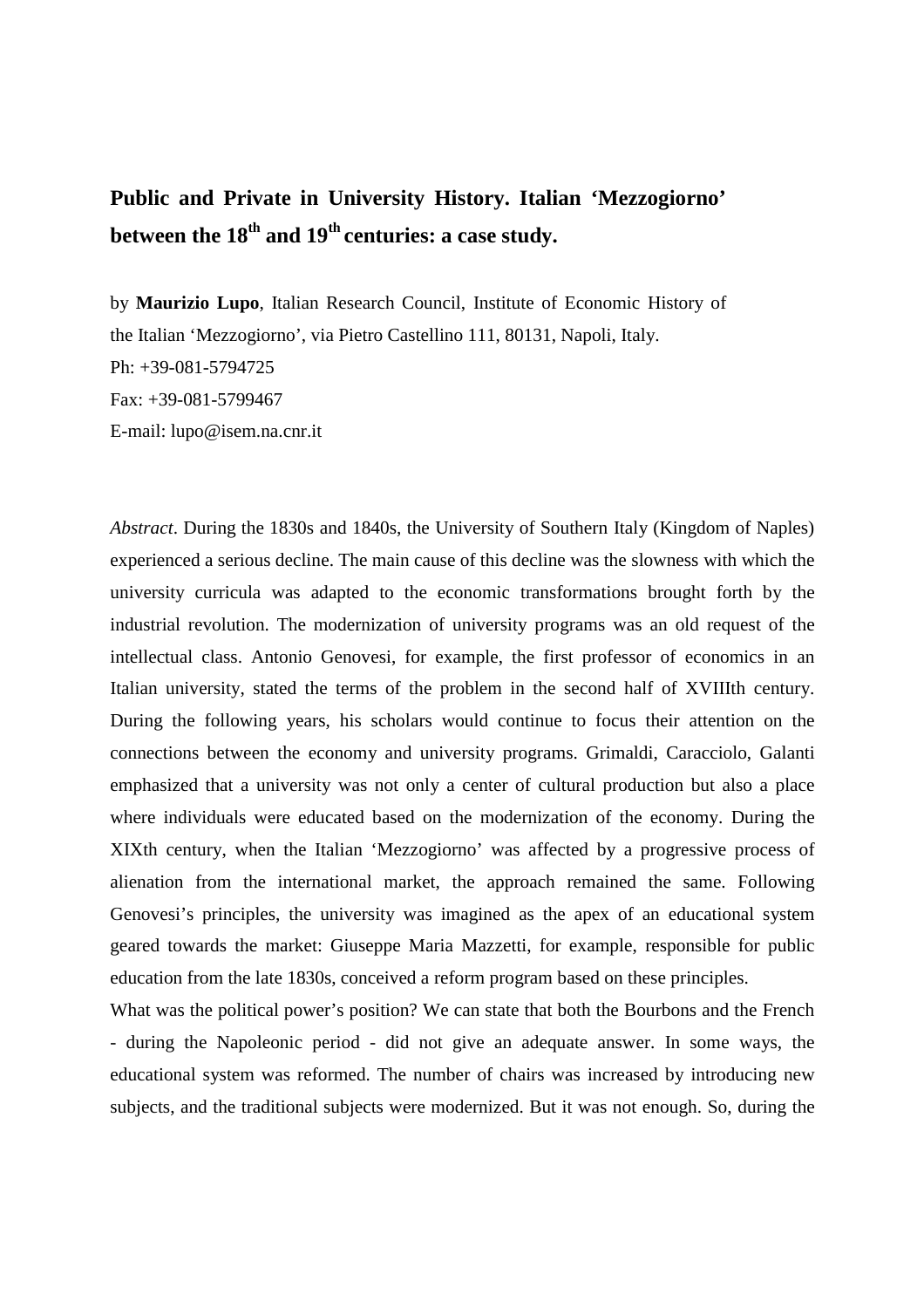1830s and 1840s, the University went through a period of crisis which gave rise to private schools. This crisis, in fact, did not reduce the demand for higher education. The paper focuses, therefore, on the relationship between the public and private sector in the field of university education - a very current theme in Italy, where the political debate is concentrating on the modification of the relation between public and private schools.

The University of Naples, founded in 1224 by Federick of Swabia, is one of the oldest in Europe. In its long existence, it has gone through various vicissitudes that cannot be summarized in this paper. Suffice it to say that it was repeatedly reformed by the successive dominations in Naples until 1734 when, with the rise of 'Carlo di Borbone' to the throne, the Kingdom reconquered its political autonomy.

Twenty years later, in 1754, thanks to a donation by the Tuscan mathematician Bartolomeo Intieri, the abbot Antonio Genovesi, the most well-known economist in southern Italy in the second half of the eighteenth century, was assigned the chair of political economy. It was a truly revolutionary event for three reasons. First, because one of Intieri's conditions was to teach in Italian rather than Latin. This would lead to a less elitist access to university. Furthermore, after Genovesi's death, the agreement with Intieri established that the future teaching appointments be made through public examination, so as to protect, at least theoretically, the brightest candidates and not those close to power. Finally, and this is the most important point, Intieri's initiative introduced the teaching of economics in the university curricula. Genovesi's was the first chair of political economy in Europe.

Genovesi's presence in the University of Naples had many consequences. He advanced a new concept of academic studies, whose function was, without becoming abstract speculations, to get to the root of the problems of the country. In so doing, although preserving its traditional cultural role, the University would become an institution closely connected to the needs of the society; a place where proposals to the political power were elaborated. Moreover, the subject easily offered many such opportunities. Any problem regarding the economic life of eighteenth-century southern Italy could be debated and, at the same time, practical measures could be discussed on how to increase production, develop domestic and international trade, improve infrastructures and favor the expansion of culture.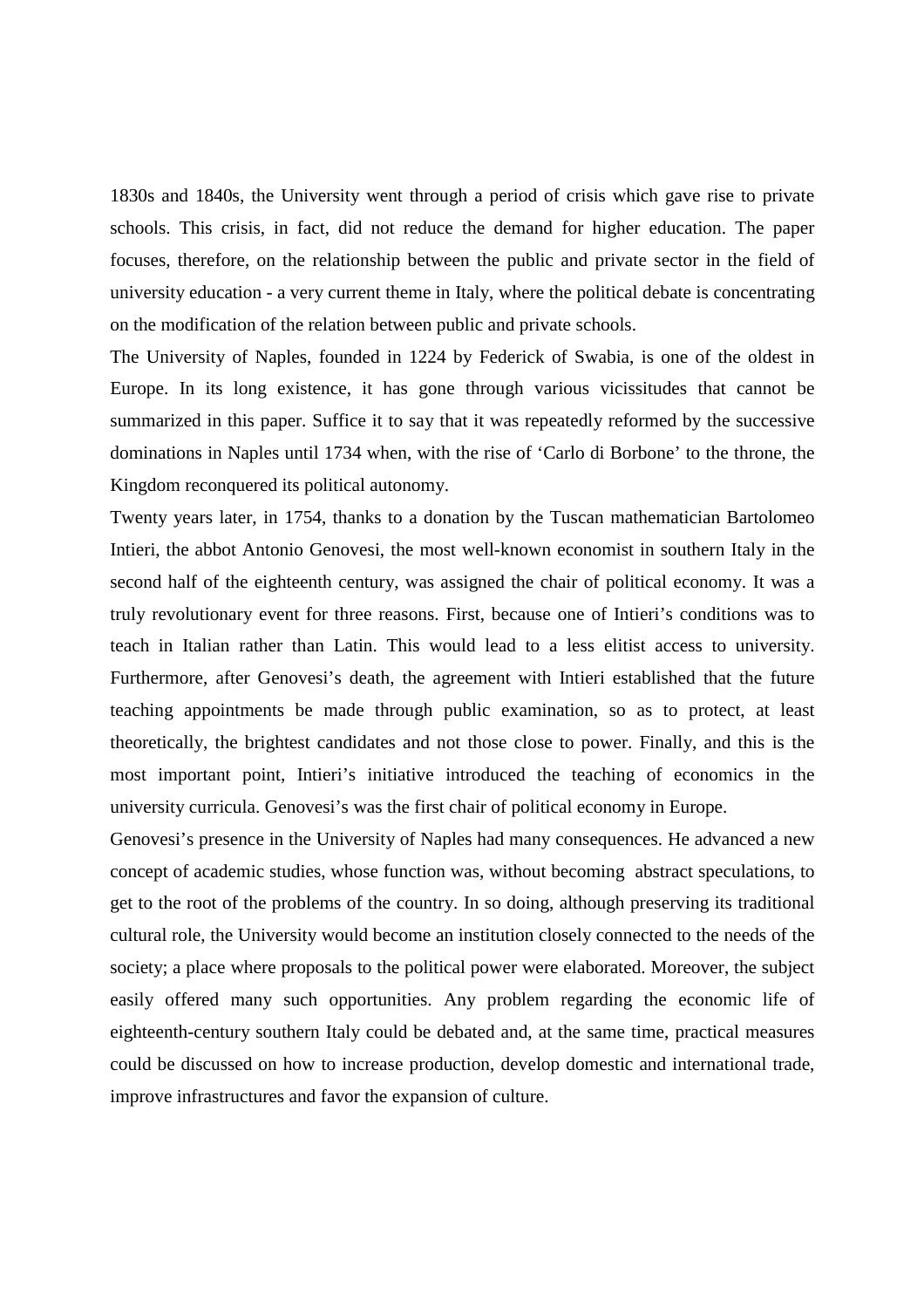Genovesi's ideas were not abandoned. In the following decades, they would influence the Neapolitan educated class. By the end of the eighteenth century, a solid group of intellectuals, mostly students of the abbot, continued his work. These intellectuals (Caracciolo, Grimaldi, Palmieri, Galanti: all Enlightment thinkers actively participating in the European debate) demanded that the University's curricula reflect the needs of Southern Italy's economy, which had to be modernized in order to bring it into the great processes that were under way in Europe – especially in England where the industrial revolution was applying science ever more closely to the production process.

The principle was always the same – to create a functional link between the University and the society. Later, during the French period (1806-1815), this thesis was resumed and enriched. The reform of the school system drafted by Vincenzo Cuoco had as one objective the founding of a public school closely connected to the economic and political needs of the Kingdom. This reform gave public education a double objective. On the one hand, to increase the wealth of the country by providing a more educated workforce. On the other, to exploit the public school system as a transmitter of values to create a consensus on the dismantling of the feudal regime, which, even in Southern Italy, the bourgeoisie was accomplishing in those years.

Later the debate toned down. During the 1830s and 1840s the southern educated class lowered its demands. Only in the late 1830s was there another contribution to the debate on the role of the University: the reform project drafted by the Minister of Public Education in the Kingdom of Naples, Giuseppe Maria Mazzetti. Even Mazzetti was a convinced supporter of the social function of the University. In particular, in his opinion, it meant linking university studies to the needs of the job market. In order to do so, however, it was necessary to deal with an old tradition obstinately followed by students and their families: to privilege the medical and legal faculties creating an abundance of doctors and lawyers, who often could not find a satisfying professional position. This contrasted with the lack of technical specialists – engineers, architects, chemists, agronomists. The most interesting part of Mazzetti's project therefore regarded the subjects taught. He thought that it was necessary to strengthen and expand the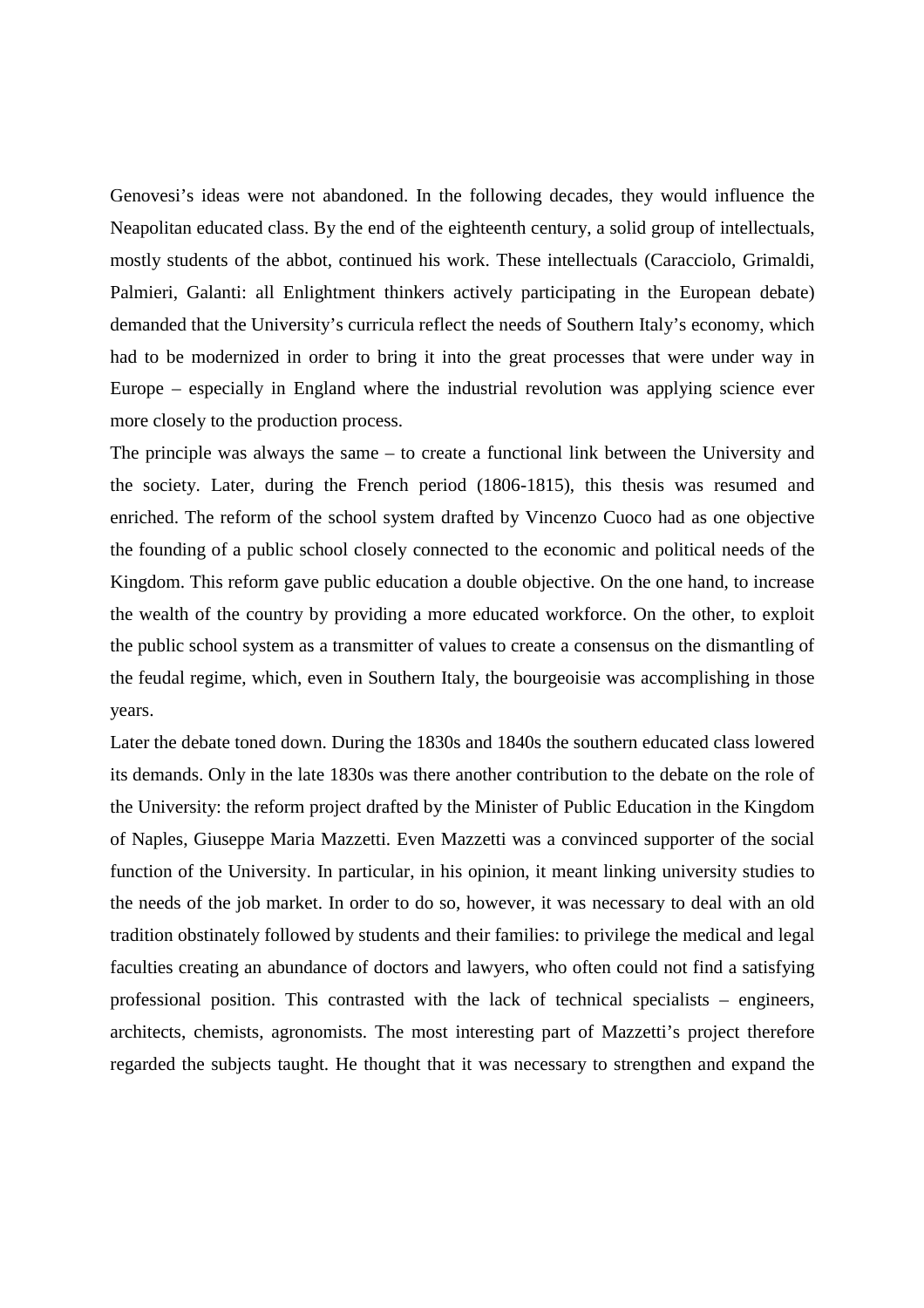scientific faculties to develop the teaching of chemistry applied to manufacturing, and to introduce new subjects as civil, military and naval architecture.

Genovesi, Cuoco, Mazzetti: the *fil rouge* that links the three men was their considering the University as an institution with a double function. On the one hand, in line with tradition, to produce and to disseminate culture; on the other, to tie itself dynamically to the needs of the society. But how did the state react to these requests? Despite the fact that very little was done in the eighteenth century, the interventions carried out during the French period were innovative. Above all, the University was divided into five faculties. In addition to the old faculties (theology, letters, philosophy, medicine, law) a new faculty of mathematics and physics was introduced. This responded to the need to create more technical professionals – this is exactly the faculty Mazzetti wanted to expand. The number of subjects were increased to forty. The course of studies was divided into three levels: acceptance, diploma and degree. But above all the University had the right to issue diplomas, a right that in the past belonged to a center of power of the ancien regime, 'Il Collegio dei Dottori', whose presence deprived the University of any form of autonomy. With these changes, the University of Naples became a modern institution, similar to the one we know today. However, the numerous problems that such a reform entailed were not solved – first of all, the financial aspect. After the Napoleonic period, the Restoration (1816) confirmed the French framework. However, during the 1820s and 1830s, the University of Naples entered a period of rapid decline. There were many reasons for this decline. First of all, the reaction to the bourgeoisie riots of 1820- 21, a reaction that brought to the expulsion of many of the brightest professors, guilty of having supported the insurgents. In addition, there were the financial difficulties that the administration had to deal with, caused by an economic recession and the debts with foreign powers that had sustained the return of the Bourbon dynasty. It was difficult, given the burden of the state deficit, to increase the number of courses with the expenses it entailed. Finally, political issues were to be taken into account. It was feared that an avantgarde teaching could foment riots as in 1820.

During the first half of the nineteenth century, the Bourbon state kept a low profile regarding the University. Consequently, the quality of the education gradually weakened; the control on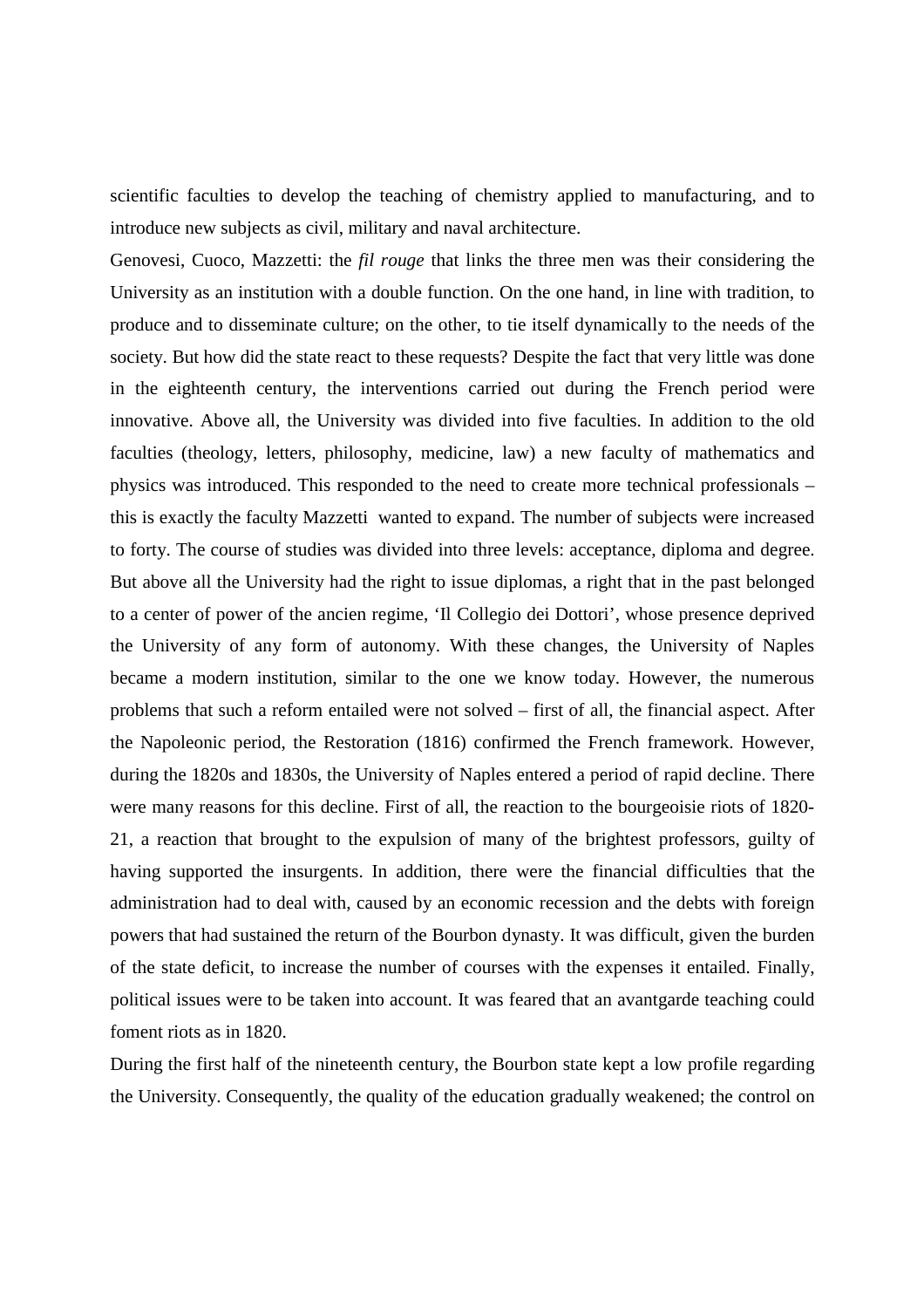the quality of the teaching was lax; the curricula remained the same, as well as salaries and social status. The Mazzetti project itself, after a long and controversial debate, was definitely set aside in 1842. As a result, no measure was carried out to adapt the University to the needs of the society which, in the meanwhile, was becoming more complex and exigent. However, in Southern Italy, there was a demand for higher education which was not possible to avoid. Therefore to satisfy this demand, a wide network of private schools flourished offering courses to prepare students for university exams. These schools, which in Southern Italy claimed a long tradition, has an enormous expansion in the 1830s and 1840s: suffice it to say that in the city of Naples there were many 'Studi Universitari', often held by high-standing intellectuals as Basilio Puoti, Francesco De Sanctis, Domenico Priore. It was a very successful enterprise. And the main reason for its success was the weakness of the state's supply. As a matter of fact, private schools offered what the state University didn't. First of all, many subjects could be studied: mathematics, philosophy, oratory, Greek, Italian, law physics, history, hygiene, astronomy, mineralogy, business subjects, languages, zoology, botany. Furthermore, the teaching methods were flexible in order to adapt to the demands of the market. Finally, the programs were modern and updated: for instance, in private schools Hegel could be studied while the University prohibited it.

Public and private were not complementary but in competition: where one backed off, the other advanced. In the light of this conclusion, what can the case of Southern Italy between the eighteenth and nineteenth centuries teach us? As in other European countries, the public school system, with the University at its apex, was founded with a double objective: to modernize the economy intervening on the quality of the workforce (both manual and intellectual) and to re-enforce the consensus around the political power inculcating the values of loyalty. However, as regards the University, both objectives were pursued weakly.

In practice, the supply of higher education was established by the market allowing citizens, willing to pay for it, to choose the type of education they preferred. Was it a far-seeing choice? Certainly not. Cutting the funding to the University improved the condition of the state budget, but it meant giving up using the University as a rationally controlled instrument able to equip the economic system with a professionalism that the system, left on its own,